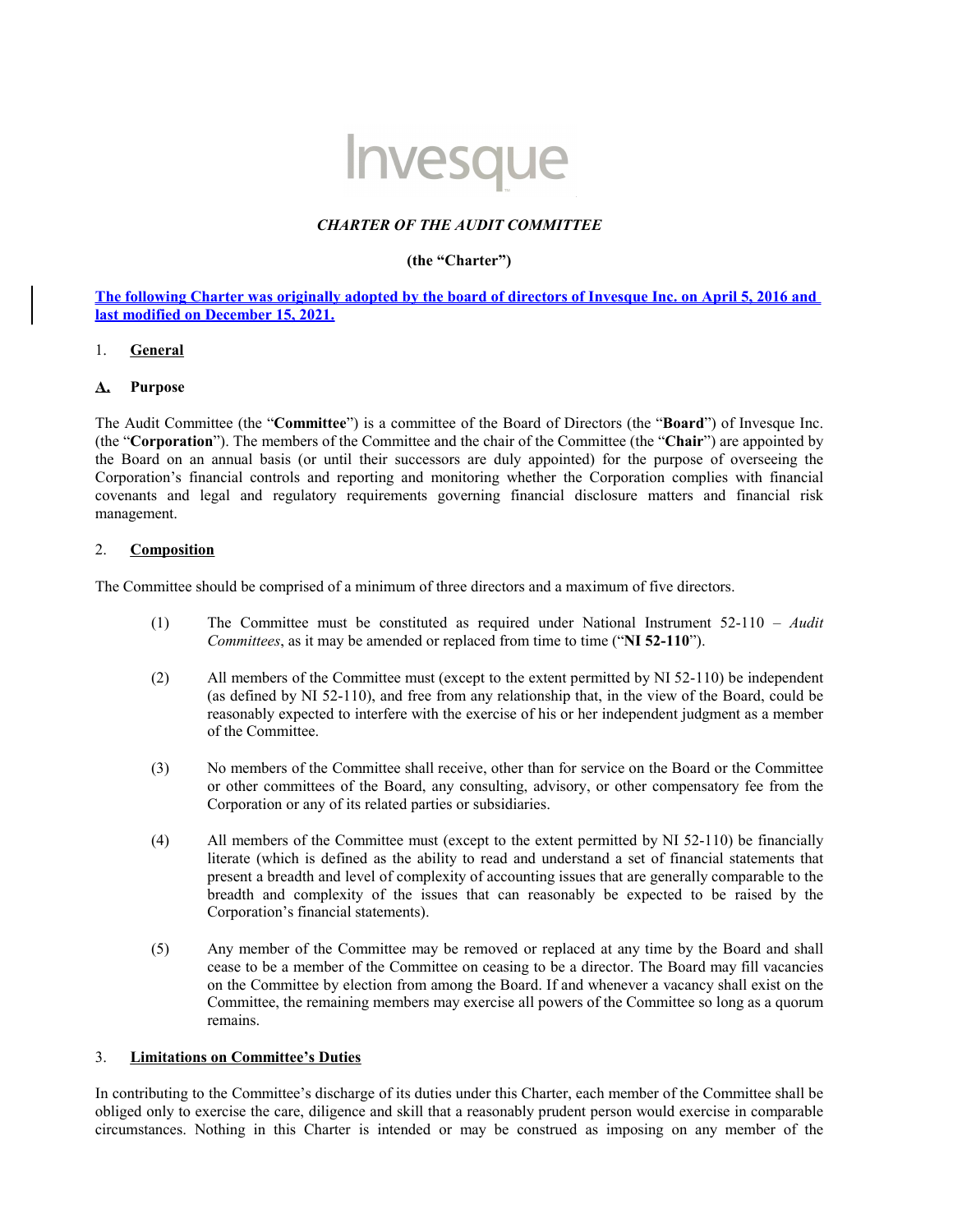Committee a standard of care or diligence that is in any way more onerous or extensive than the standard to which any member of the Board may be otherwise subject.

Members of the Committee are entitled to rely, absent actual knowledge to the contrary, on (i) the integrity of the persons and organizations from whom they receive information, (ii) the accuracy and completeness of the information provided, (iii) representations made by management of the Corporation-tincluding members of management that are employees of Invesque Asset Management Inc.) ("**Management**") as to the non-audit services provided to the Corporation by the external auditor, (iv) financial statements of the Corporation represented to them by a member of Management or in a written report of the external auditors to present fairly the financial position of the Corporation in accordance with applicable generally accepted accounting principles, and (v) any report of a lawyer, accountant, engineer, appraiser or other person whose profession lends credibility to a statement made by any such person.

#### 4. **Meetings**

The Committee should meet not less than four times annually. The Committee should meet within 45 days following the end of the first three financial quarters of the Corporation and shall meet within 90 days following the end of the fiscal year of the Corporation. A quorum for the transaction of business at any meeting of the Committee shall be a majority of the members of the Committee or such greater number as the Committee shall by resolution determine. The Committee shall keep minutes of each meeting of the Committee. A copy of the minutes shall be provided to each member of the Committee.

Meetings of the Committee shall be held from time to time and at such place as any member of the Committee shall determine upon two days' prior notice to each of the other Committee members. The members of the Committee may waive the requirement for notice. In addition, each of the Chief Executive Officer, the Chief Financial Officer and the external auditor shall be entitled to request that the Chair call a meeting.

The Committee may ask members of Management and employees of the Corporation (including, for greater certainty, its affiliates and subsidiaries) or others (including the external auditor) to attend meetings and provide such information as the Committee requests. Members of the Committee shall have full access to information of the Corporation (including, for greater certainty, its affiliates, subsidiaries and their respective operations) and shall be permitted to discuss such information and any other matters relating to the results of operations and financial position of the Corporation with Management, employees, the external auditor and others as they consider appropriate.

The Committee or its Chair should meet at least once per year with Management and the external auditor in separate sessions to discuss any matters that the Committee or either of these groups desires to discuss privately. In addition, the Committee or its Chair should meet with the Corporation's Management quarterly in connection with the Corporation's interim financial statements.

The Committee shall determine any desired agenda items.

## 5. **Committee Activities**

As part of its function in assisting the Board in fulfilling its oversight responsibilities (and without limiting the generality of the Committee's role), the Committee will have the power and authority to:

#### **A. Financial Disclosure**

- (1) Review, approve and recommend for Board approval the Corporation's interim financial statements, including any certification, report, opinion or review rendered by the external auditor and the related Management's Discussion & Analysis and press release.
- (2) Review, approve and recommend for Board approval the Corporation's annual financial statements, including any certification, report, opinion or review rendered by the external auditor, the annual information form, and the related Management's Discussion & Analysis and press release.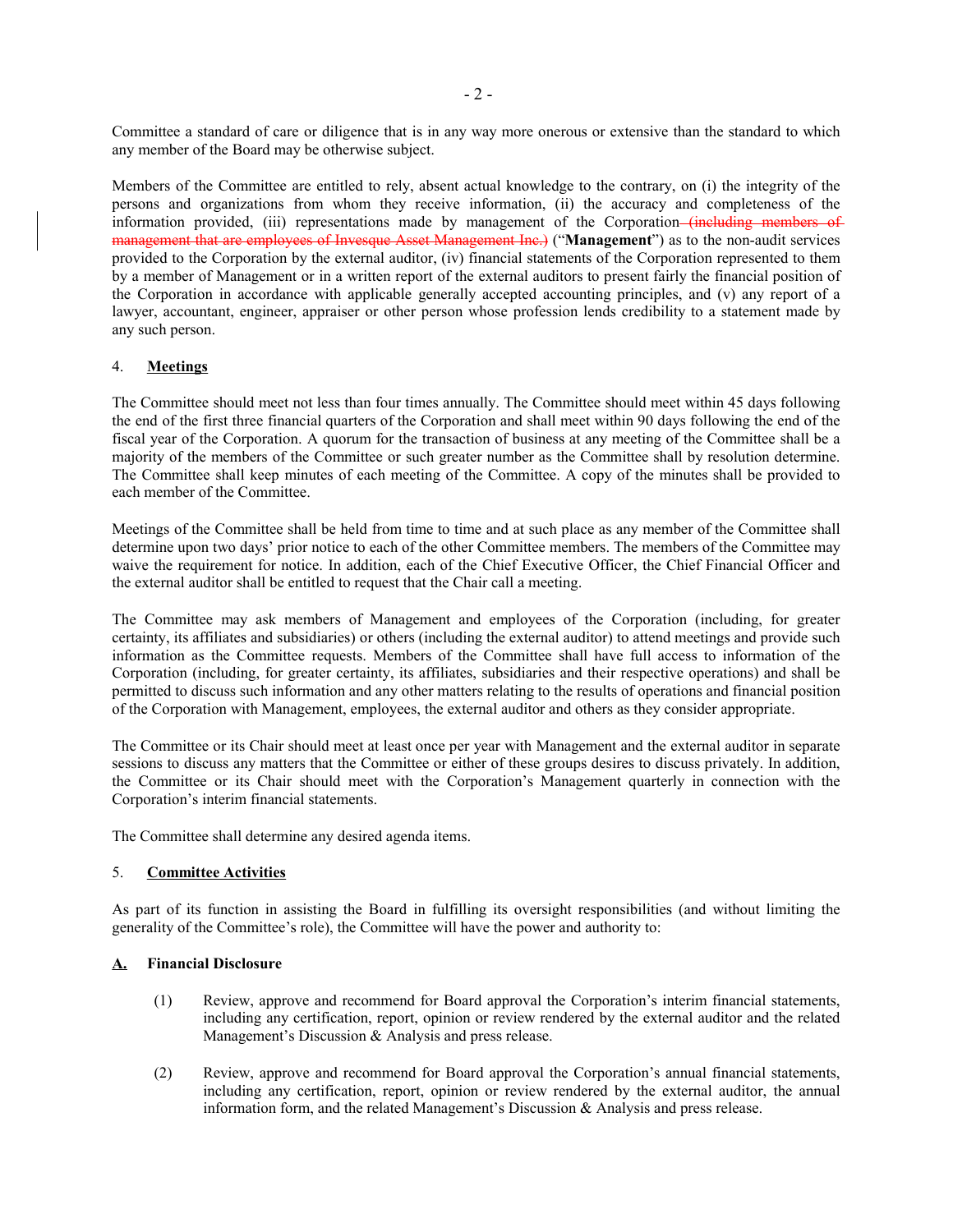- (3) Review and approve any other press releases that contain financial information and such other financial information of the Corporation provided to the public or any governmental body as the Committee requires.
- (4) Satisfy itself that adequate procedures have been put in place by Management for the review of the Corporation's public disclosure of financial information extracted or derived from the Corporation's financial statements and the related Management's Discussion & Analysis.
- (5) Review any litigation, claim or other contingency and any regulatory or accounting initiatives that could have a material effect upon the financial position or operating results of the Corporation and the appropriateness of the disclosure thereof in the documents reviewed by the Committee.
- (6) Receive periodically Management reports assessing the adequacy and effectiveness of the Corporation's disclosure controls and procedures.

#### **B. Internal Control**

- (1) Review Management's process to identify and manage the significant risks associated with the activities of the Corporation.
- (2) Review the effectiveness of the internal control systems for monitoring compliance with laws and regulations.
- (3) Have the authority to communicate directly with the internal auditor.
- (4) Receive periodical Management reports assessing the adequacy and effectiveness of the Corporation's internal control systems.
- (5) Assess the overall effectiveness of the internal control and risk management frameworks through discussions with Management and the external auditors and assess whether recommendations made by the external auditors have been implemented by Management.

#### **C. Relationship with the External Auditor**

- (1) Recommend to the Board the selection of the external auditor and the fees and other compensation to be paid to the external auditor.
- (2) Have the authority to communicate directly with the external auditor, arrange for the external auditor to be available to the Committee and the Board as needed and oversee the work of the external auditor.
- (3) Advise the external auditor that it is required to report to the Committee, and not to Management.
- (4) Monitor the relationship between Management and the external auditor, including reviewing any Management letters or other reports of the external auditor, discussing any material differences of opinion between Management and the external auditor and reviewing and resolving disagreements between the external auditor and Management.
- (5) If considered appropriate, establish separate systems of reporting to the Committee by each of Management and the external auditor.
- (6) Review and discuss on an annual basis with the external auditor all significant relationships they have with the Corporation, Management or employees that might interfere with the independence of the external auditor.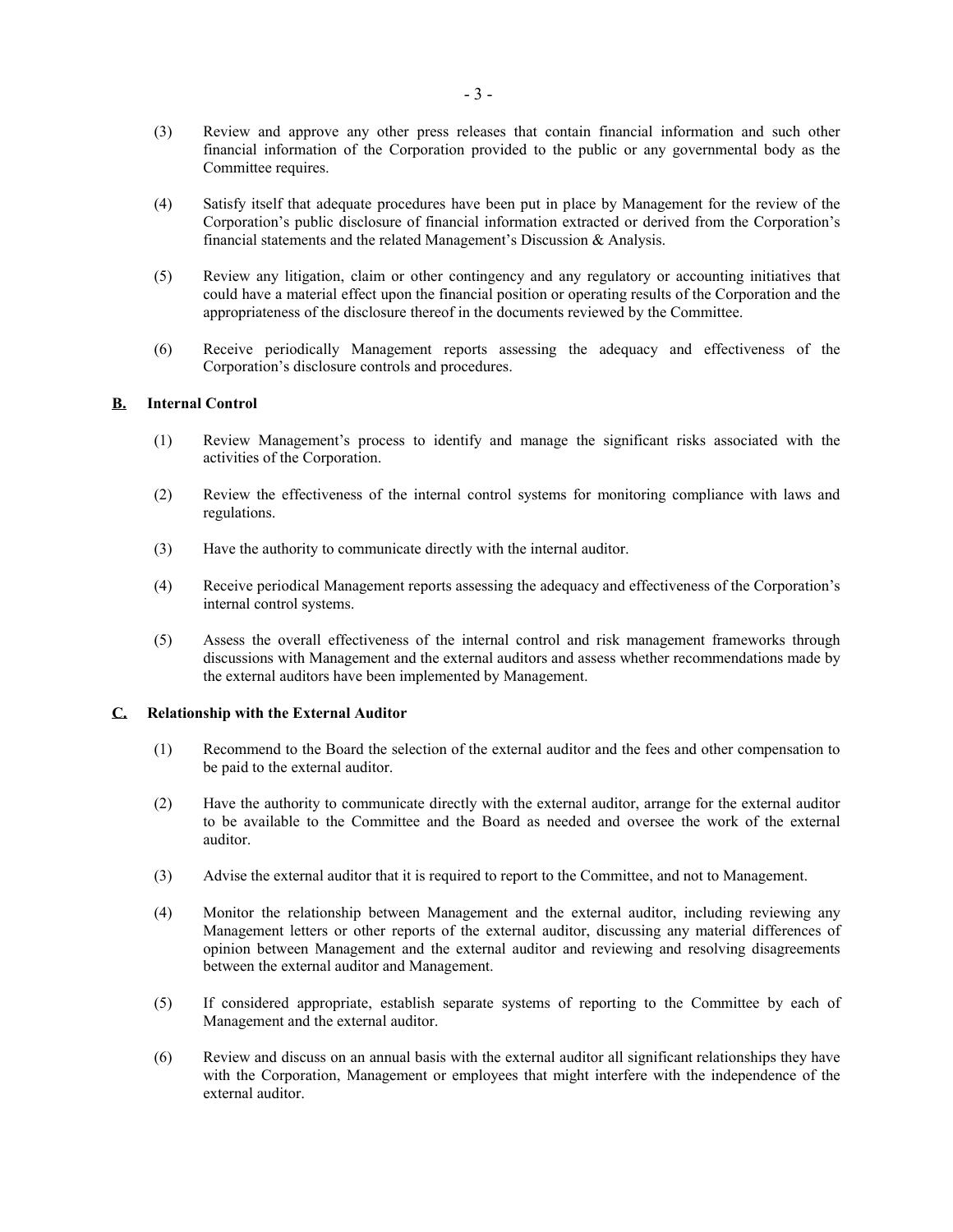- (7) Pre-approve all non-audit services (or delegate such pre-approval, as the Committee may determine and as permitted by applicable securities laws) to be provided by the external auditor.
- (8) Review the performance of the external auditor and recommend any discharge of the external auditor when the Committee determines that circumstances warrant.
- (9) Periodically consult with the external auditor out of the presence of Management about (a) any significant risks or exposures facing the Corporation, (b) internal controls and other steps that Management has taken to control such risks, and (c) the fullness and accuracy of the financial statements of the Corporation, including the adequacy of internal controls to expose any payments, transactions or procedures that might be deemed illegal or otherwise improper.
- (10) Review and approve any proposed hiring of current or former partners or employees of the current (and any former) external auditor of the Corporation.

## **D. Audit Process**

- (1) Review the scope, plan and results of the external auditor's audit and reviews, including the auditor's engagement letter, the post-audit management letter, if any, and the form of the audit report. The Committee may authorize the external auditor to perform supplemental reviews, audits or other work as deemed desirable.
- (2) Following completion of the annual audit and quarterly reviews, review separately with each of Management and the external auditor any significant changes to planned procedures, any difficulties encountered during the course of the audit and, if applicable, reviews, including any restrictions on the scope of work or access to required information and the cooperation that the external auditor received during the course of the audit and, if applicable, reviews.
- (3) Review any significant disagreements among Management and the external auditor in connection with the preparation of the financial statements.
- (4) Where there are significant unsettled issues between Management and the external auditor that do not affect the audited financial statements, the Committee shall seek to ensure that there is an agreed course of action leading to the resolution of such matters.
- (5) Review with the external auditor and Management significant findings and the extent to which changes or improvements in financial or accounting practices, as approved by the Committee, have been implemented.
- (6) Review the system in place to seek to ensure that the financial statements, Management's Discussion & Analysis and other financial information disseminated to regulatory authorities and the public satisfy applicable requirements.

#### **E. Financial Reporting Processes**

- (1) Review the integrity of the Corporation's financial reporting processes, both internal and external, in consultation with the external auditor.
- (2) Periodically consider the need for an internal audit function, if not present.
- (3) Review all material balance sheet issues, material contingent obligations and material related party transactions.
- (4) Review with Management and the external auditor the Corporation's accounting policies and any changes that are proposed to be made thereto, including all critical accounting policies and practices used, any alternative treatments of financial information that have been discussed with Management,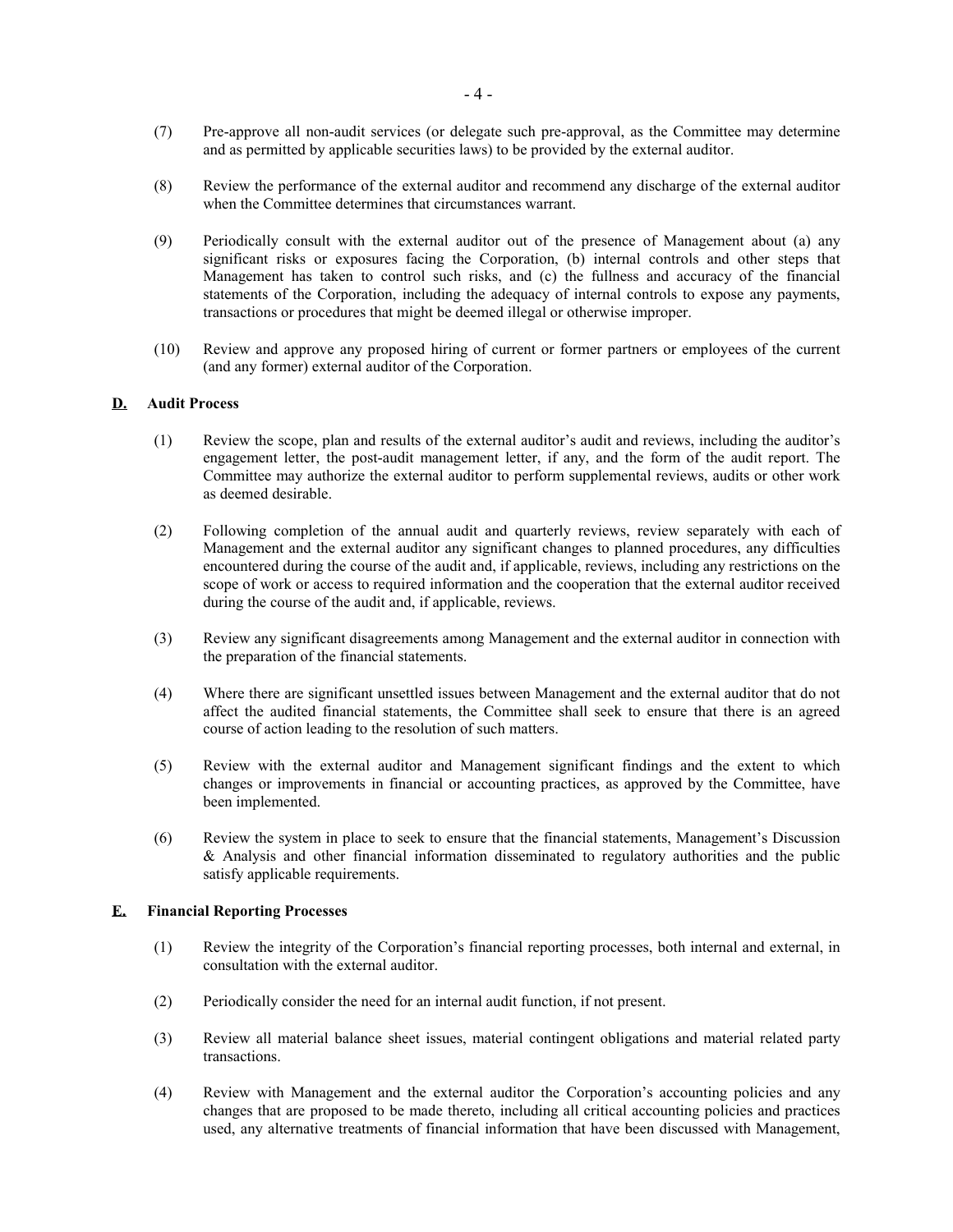the ramification of their use and the external auditor's preferred treatment and any other material communications with Management with respect thereto. Review the disclosure and impact of contingencies and the reasonableness of the provisions, reserves and estimates that may have a material impact on financial reporting.

## **F. General**

- (1) Inform the Board of matters that may significantly impact on the financial condition or affairs of the business.
- (2) Respond to requests by the Board with respect to the functions and activities that the Board requests the Committee to perform.
- (3) Periodically review this Charter and, if the Committee deems appropriate, recommend to the Board changes to this Charter.
- (4) Review the public disclosure regarding the Committee required from time to time by NI 52-110.
- (5) The Committee may at its discretion retain independent counsel, accountants and other professionals to assist it in the conduct of its activities and to set and pay (as an expense of the Corporation) the compensation for any such advisors.
- (6) Review in advance, and approve, the hiring and appointment of the Corporation's senior financial executives.
- (7) Perform any other activities as the Committee or the Board deems necessary or appropriate.

#### 6. **Complaint Procedures**

- (1) Anyone may submit a complaint regarding conduct by the Corporation or its employees or agents (including its external auditor) reasonably believed to involve questionable accounting, internal accounting controls, auditing or other matters. The Chair of the Committee will have the power and authority to oversee treatment of such complaints.
- (2) Complaints are to be directed to the attention of the Chair of the Committee.
- (3) The Committee should endeavour to keep the identity of the complainant confidential.
- (4) The Chair of the Committee will have the power and authority to lead the review and investigation of a complaint. The Committee should retain a record of all complaints received. Corrective action may be taken when and as warranted.

6550531